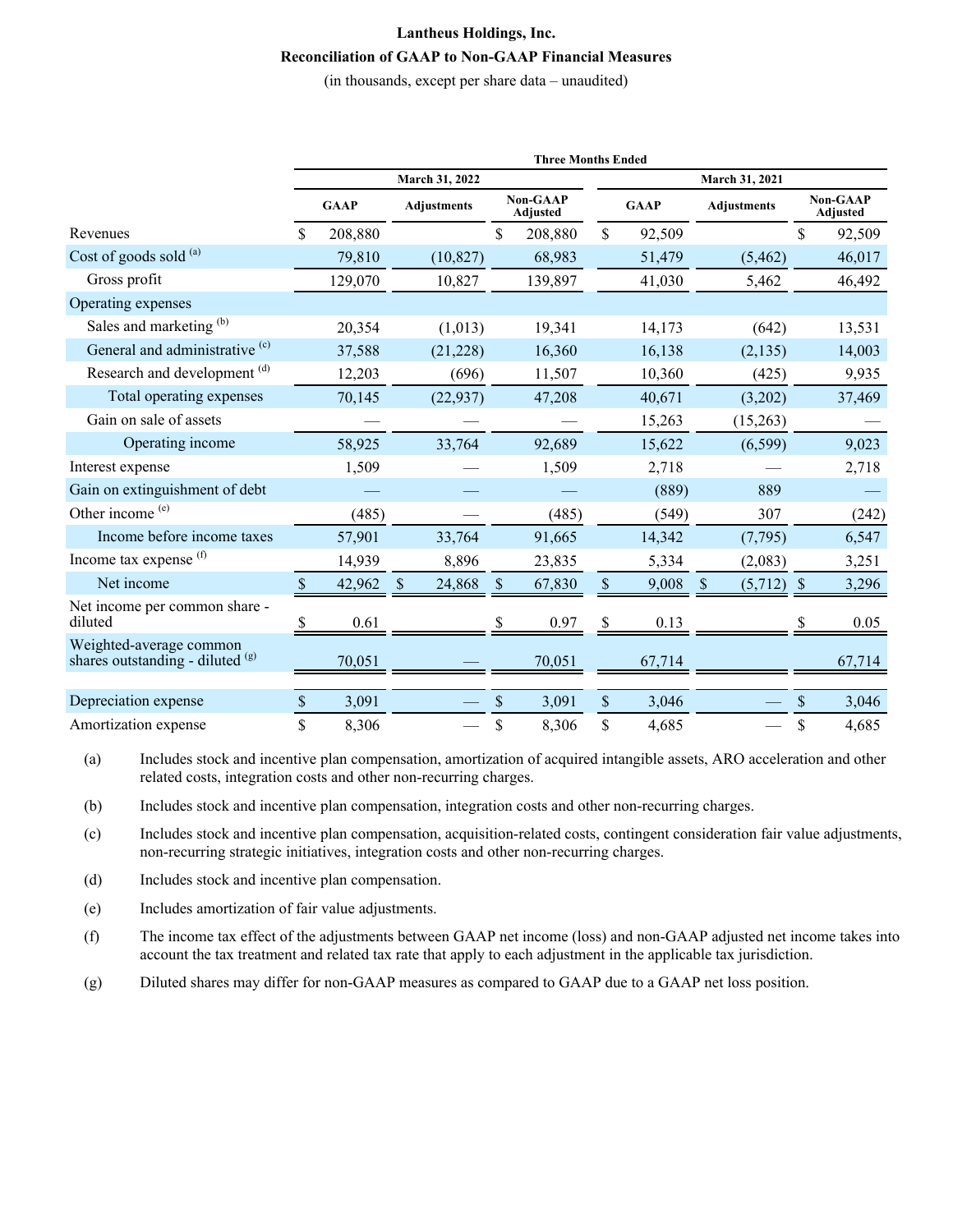## **Lantheus Holdings, Inc. Reconciliation of GAAP to Non-GAAP Financial Measures**

(in thousands, except per share data – unaudited)

|                                                             | <b>Three Months Ended</b> |             |    |                    |    |                                    |  |
|-------------------------------------------------------------|---------------------------|-------------|----|--------------------|----|------------------------------------|--|
|                                                             | <b>March 31, 2022</b>     |             |    |                    |    |                                    |  |
|                                                             |                           | <b>GAAP</b> |    | <b>Adjustments</b> |    | <b>Non-GAAP</b><br><b>Adjusted</b> |  |
| Revenues                                                    | S.                        | 208,880     |    |                    | \$ | 208,880                            |  |
| Cost of goods sold (a)                                      |                           | 79,810      |    | (10, 827)          |    | 68,983                             |  |
| Gross profit                                                |                           | 129,070     |    | 10,827             |    | 139,897                            |  |
| Operating expenses                                          |                           |             |    |                    |    |                                    |  |
| Sales and marketing (b)                                     |                           | 20,354      |    | (1,013)            |    | 19,341                             |  |
| General and administrative <sup>(c)</sup>                   |                           | 37,588      |    | (21, 228)          |    | 16,360                             |  |
| Research and development <sup>(b)</sup>                     |                           | 12,203      |    | (696)              |    | 11,507                             |  |
| Total operating expenses                                    |                           | 70,145      |    | (22, 937)          |    | 47,208                             |  |
| Operating income                                            |                           | 58,925      |    | 33,764             |    | 92,689                             |  |
| Interest expense                                            |                           | 1,509       |    |                    |    | 1,509                              |  |
| Other income                                                |                           | (485)       |    |                    |    | (485)                              |  |
| Income before income taxes                                  |                           | 57,901      |    | 33,764             |    | 91,665                             |  |
| Income tax expense (d)                                      |                           | 14,939      |    | 8,896              |    | 23,835                             |  |
| Net income                                                  | $\boldsymbol{\mathsf{S}}$ | 42,962      | \$ | 24,868             | \$ | 67,830                             |  |
| Net income per common share -<br>diluted                    | <sup>S</sup>              | 0.61        |    |                    |    | 0.97                               |  |
| Weighted-average common<br>shares outstanding - diluted (e) |                           | 70,051      |    |                    |    | 70,051                             |  |
|                                                             |                           |             |    |                    |    |                                    |  |
| Depreciation expense                                        | \$                        | 3,091       |    |                    | \$ | 3,091                              |  |
| Amortization expense                                        | \$                        | 8,306       |    |                    | \$ | 8,306                              |  |

(a) Includes stock and incentive plan compensation, amortization of acquired intangible assets, ARO acceleration and other related costs and other non-recurring charges.

(b) Includes stock and incentive plan compensation.

- (c) Includes stock and incentive plan compensation, acquisition-related costs, contingent consideration fair value adjustments, non-recurring strategic initiatives and other nonrecurring charges.
- (d) The income tax effect of the adjustments between GAAP net income (loss) and non-GAAP adjusted net income takes into account the tax treatment and related tax rate that apply to each adjustment in the applicable tax jurisdiction.
- (e) Diluted shares may differ for non-GAAP measures as compared to GAAP due to a GAAP net loss position.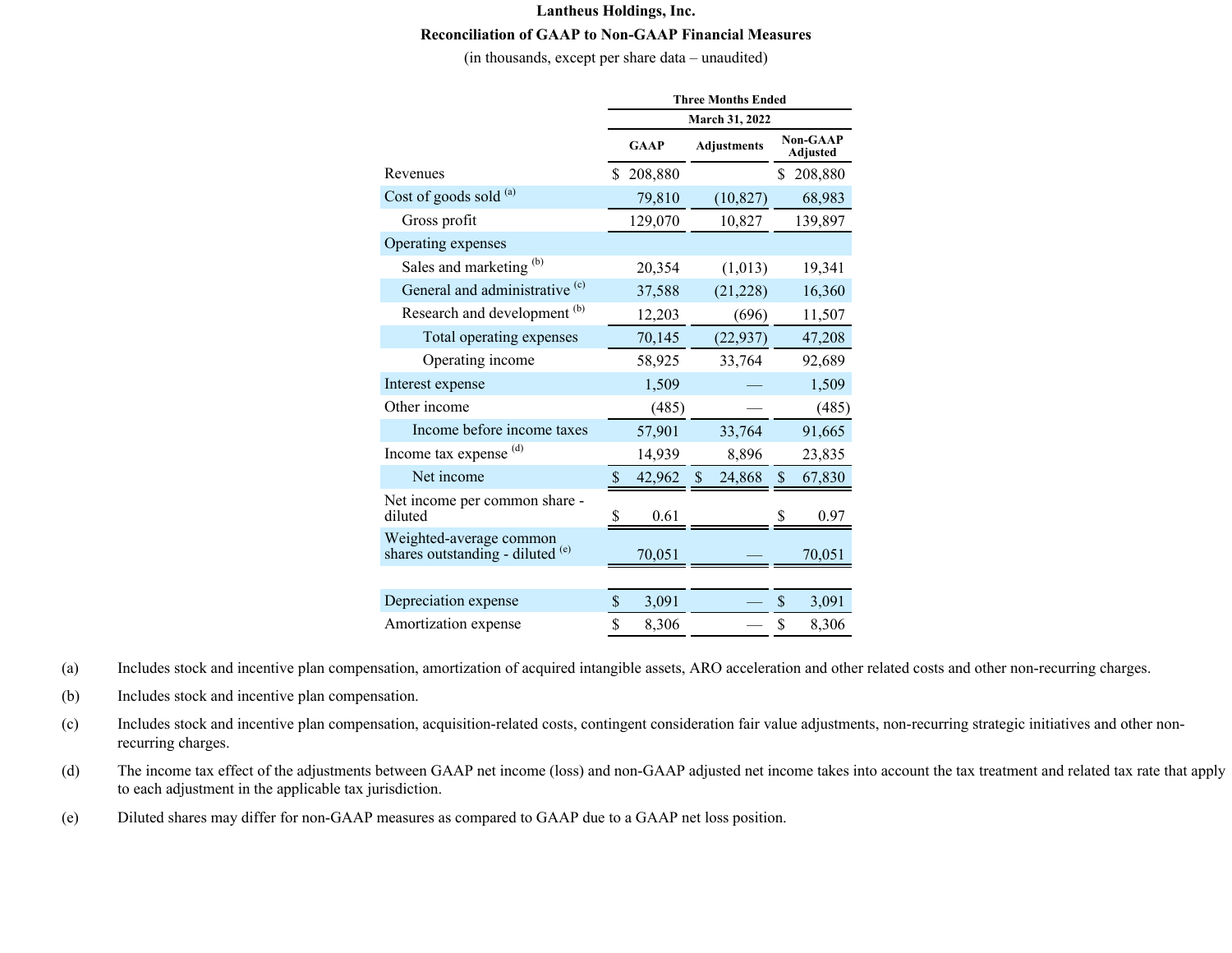## **Lantheus Holdings, Inc. Reconciliation of Non-GAAP Financial Measures**

(in thousands – unaudited)

As shown below, the Company provides the components of Management EBITDA. Management EBITDA consists of; adjusted net income plus the remainder of depreciation, interest expense, net and income tax expense, net of indemnification income.

The below table presents Management EBITDA for the three months ended March 31, 2022 and 2021, respectively:

|                             | <b>Three Months Ended</b><br>March 31, |   |            |  |
|-----------------------------|----------------------------------------|---|------------|--|
|                             | 2022                                   |   |            |  |
| Adjusted net income         | 67,830                                 | S | 3.296      |  |
| Depreciation expense        | 3,091                                  |   | 3,046      |  |
| Interest expense, net       | 1,501                                  |   | 2,701      |  |
| Income tax expense $^{(a)}$ | 23,439                                 |   | 2,678      |  |
| Management EBITDA           | 95,861                                 |   | .721<br>11 |  |

(a) Represents income tax expense, less tax indemnification income.